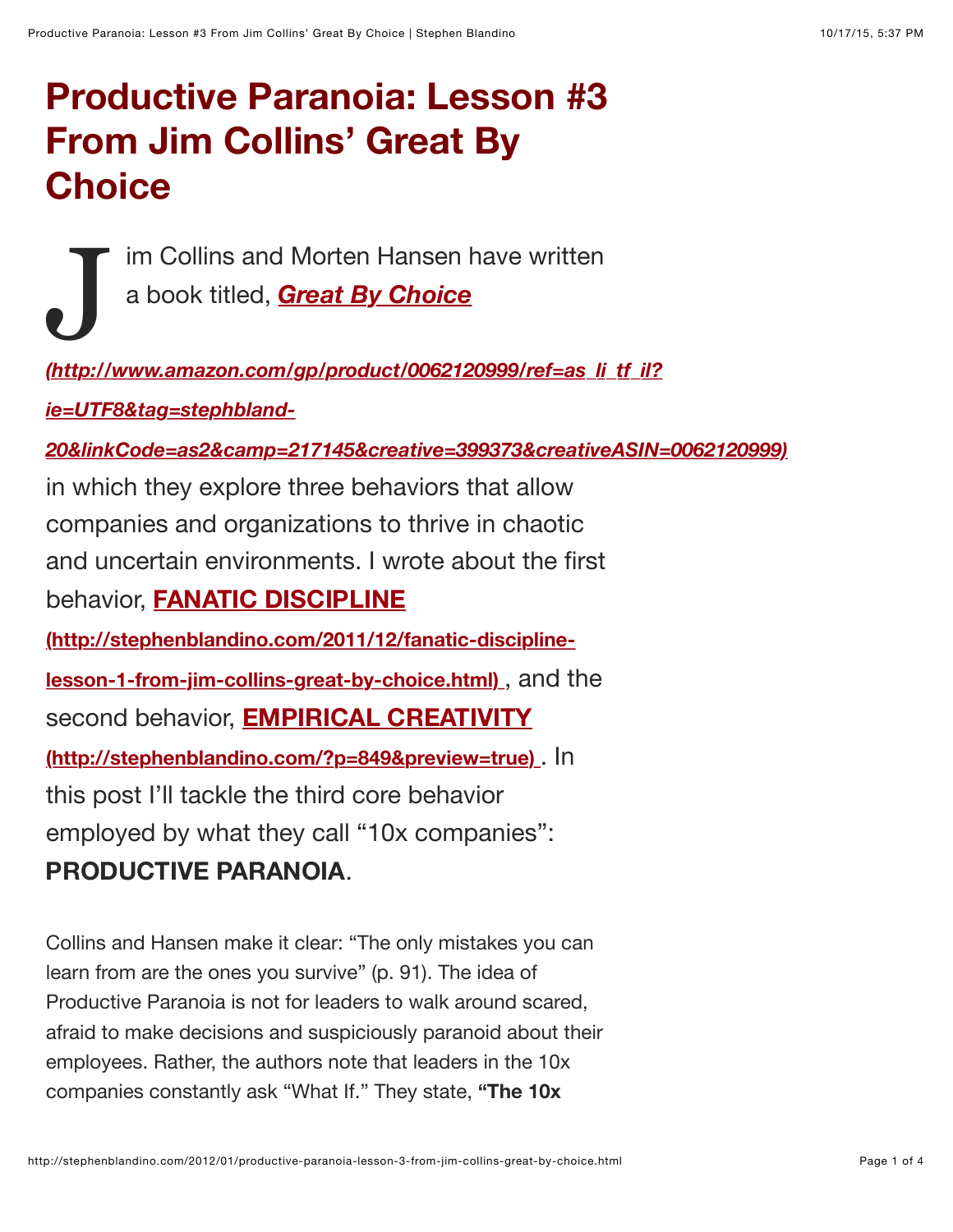**winners in our research always assumed that conditions can–and often do–unexpectedly change, violently and fast. They were hypersensitive to changing conditions, continually asking, 'What if?'"** (p. 91)

Collins and Hansen examine **three dimensions of productive paranoia** employed by 10x organizations:

**1. Build Cash Reserves and Buffers –** Companies rarely hoard cash but rather deploy it, working hard to take advantage of new opportunities. However, the 10x companies were careful to build cash reserves and create a buffer against unpredictable environments. They were careful to prepare for the worst *before* it happened. This was a pattern since the early days of the 10x companies. Collins and Hansen observe:

"When it comes to building financial buffers and shock absorbers, the 10x cases were paranoid, neurotic freaks! And it wasn't just an industry effect. When we sliced the data comparing the 10x cases to their comparisons, we found that the 10x cases were more conservative in how they managed their balance sheets than their direct comparisons; 80 percent of the time, the 10x cases carried a higher cash-to-assets ratio and a higher cashto-liabilities ratio than their comparisons." (p. 93) "

The 10x companies didn't wait for the storm to hit. They knew it was coming…they just didn't know when. So they prepared carefully and methodically for its arrival.

In 1991, Herb Kelleher of Southwest Airlines captured this principle best when he explained why Southwest always maintained an extremely conservative balance sheet:

"As long as we *never* forget the strengths that enable us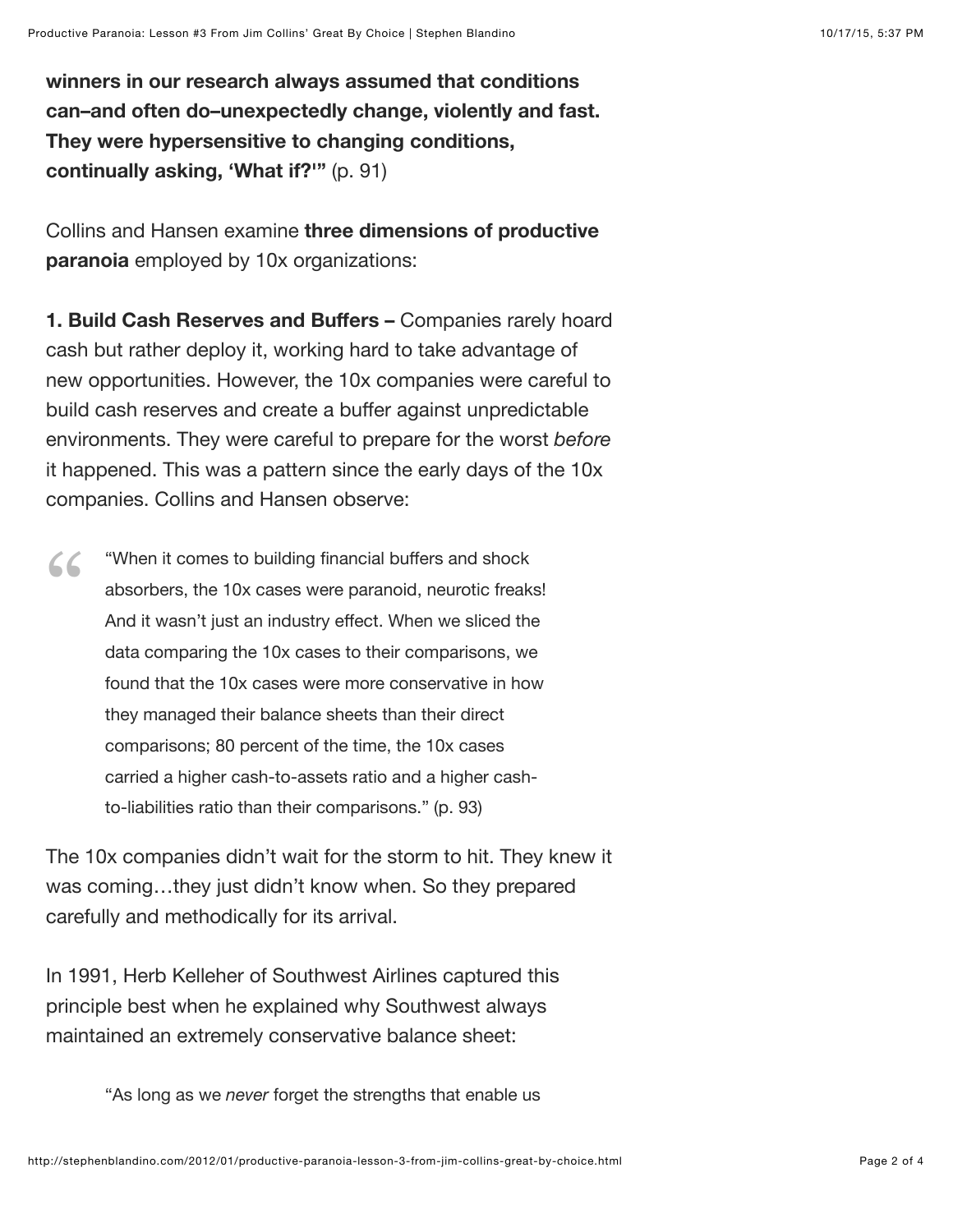to endure and grow in the midst of economic catastrophe; as long as we remember that such economic catastrophes recur with regularity; and as long as we never foolishly dissipate our basic strengths through shortsightedness, selfishness, or pettiness, we will continue to endure; we will continue to grow; and we will continue to prosper." (p 94)  $66$ 

Turbulent times will come. Herb Kelleher understood this and planned for chaos. He couldn't define what the turbulence would look like, but he could prepare his response to the turbulence. Collins and Hansen observe, **"When a calamitous event clobbers an industry or the overall economy, companies fall into one of three categories: those that pull ahead, those that fall behind, and those that die. The disruption itself does not determine your category. You do"** (p. 95).

**2. Bound Risk –** Collins and Hansen questioned whether the success of 10x companies was due to a willingness to take high risks. However, their research actually showed the opposite. The leaders of 10x companies were more conservative in their approach to risk. "They constrained growth in the 20 Mile March. They fired bullets before firing cannonballs. They displayed financial prudence, building a cache of extra oxygen cannisters" (p. 96).

Collins and Hansen identified **three types of risks: Death line risk** (risks that could severely damage the organization), **asymmetric risk** (risks with a greater potential downside than upside), and **uncontrollable risk** (risks that expose the organization to things they have little ability to manage or control). In all three types of risk, the 10x companies took less risk than their comparison companies.